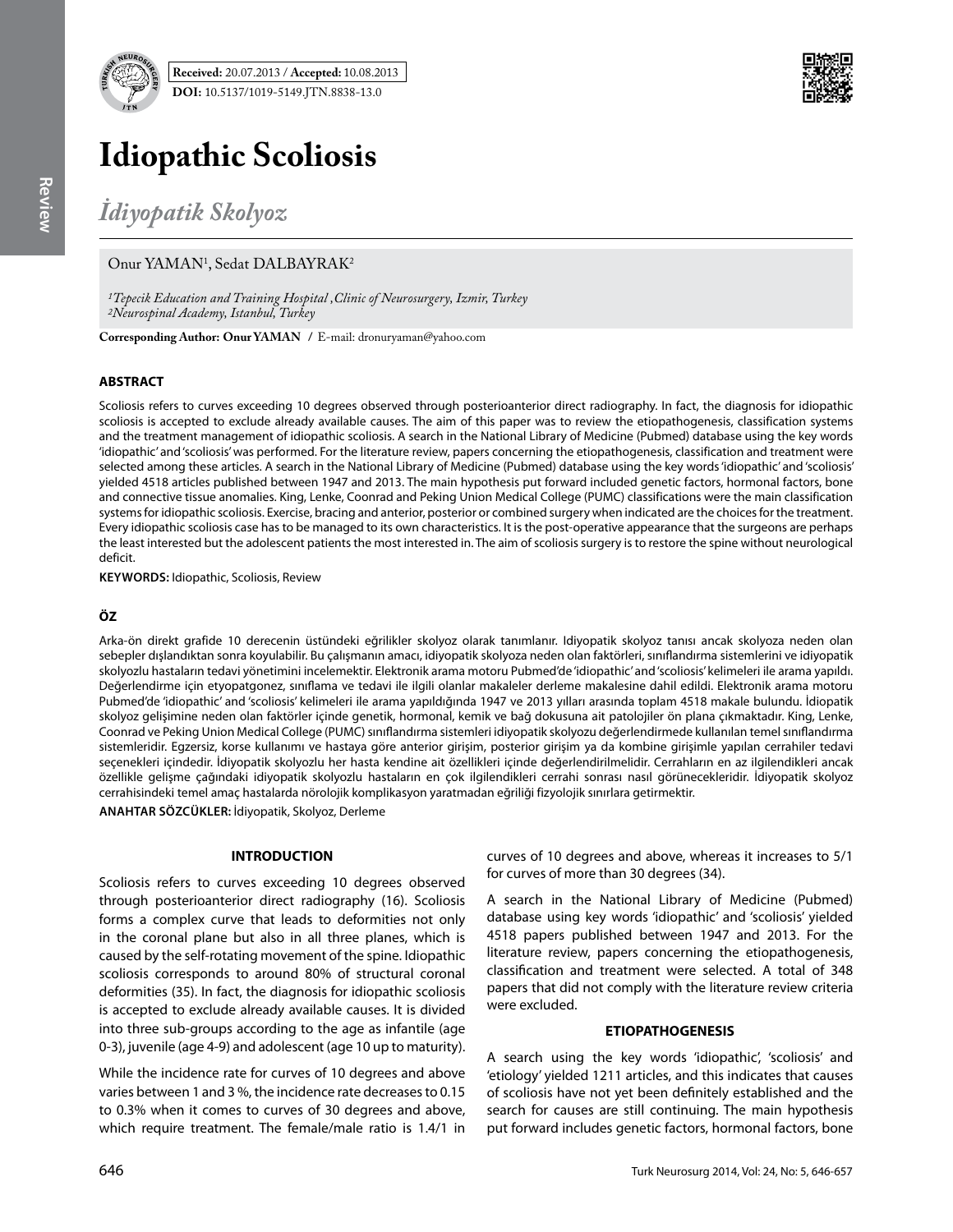and connective tissue anomalies and autonomous nervous system dysfunctions. All the above mentioned causes are interconnected with mutual effects on each other.

#### *Genetic-Hormonal Causes*

A search using the key words 'idiopathic', 'scoliosis' and 'gene' yielded 166 papers. Articles regarding the genetic causes (COL1A1, COL1A2, COL2A1, FBN1, elastine) of Marfan or Ehler-Danlos triggered by disorders of the extracellular matrix, neuromuscular disorders (Friedrich Ataxia, muscular dystrophies, osteochondrodystrophies (osteogenesis imperfecta, neurofibromatosis), and disorders that co-exist with segmentation anomalies of the vertebrae were excluded from the literature review, leaving 86 articles to be included.

Idiopathic scoliosis observed in identical twins indicates that the causes may be of genetic origin (34). Studies aimed at determining how the disorder is handed down to generations have reported that idiopathic scoliosis is not inherited in an autosomal dominant or X-linked dominant manner except for a couple of familial forms (10, 20, 28, 30, 83, 85, 105). It was discovered that idiopathic scoliosis has multi-factorial hereditary characteristic and multiple genes are affected for the development of the disease. Genes found to be linked with idiopathic scoliosis include SNTG1 (gamma-1-syntrophin) in 8q11.22, ESR1 (estrogen receptor-1) in 6q25.1, CHD7 (chromodin helicase DNA binding protein 7) in 8q12.1 (7, 104). Matrilin-1 is a non-collagenous protein secreted by chondrocytes. Matrilin-1 (MATN1) protein ensures the distribution of chondrocytes within the growth plane. Montanaro discovered that MATN1 single nucleotide polymorphism in 1p35 led to a disorder of chondrocyte distribution and caused scoliosis (61), whereas single nucleotide polymorphism at the Matrilin receptor level caused idiopathic scoliosis MTNR1B in 11q21-q22. Furthermore, an association between IS and Calmodulin1 (CALM1) gene polymorphisms has been reported (106). Esposito et al. showed that steroid binding protein polymorphisms were effective in IS development (26). IS related zones were spotted in 6q, 10q and18q, 17p11.2, 19p13.3, 8q11, Xq23– 26.1, 9q31.3–q34.3, 5q13–q14 and 3q11–q13, 9q31.2-q34.2, 17q25.3-qtel chromosomes (4, 7, 14, 38, 58, 68, 87, 103).

ACTB and GAPDH β-actin protein account for the protective molecules of the cell that are responsible for glyceraldehyde-3-phosphate-dehydrogenase, and glycolysis secretion (90). Lack of protective molecules was found in familial idiopathic scoliosis (97).

Lebouf et al. indicated that estrogen had some impact not on the development of idiopathic scoliosis but on the degree of the curve. Later on it was discovered that such impact was more due to the insufficiency at the receptor level rather than decreasing levels of hormone secretion (53). Core receptors in bone cells, namely estrogen receptor alpha and beta, were shown to have an impact on AIS curves (29, 77).

The melatonin hormone causes an increase in osteoblasts and a decrease in osteoclasts. Thillard reported scoliosis

development after removal of the pineal glands (95). Decreasing melatonin levels were held responsible (6, 23, 51). Melatonin receptor-2 (MT-2) levels were observed to be lower in AIS patients with accompanying lower melatonin responses. The co-effect of 17-beta-estradiol and melatonin on osteoblastic cells obtained from AIS patients was shown to be higher than their individual effects (47). Wang et al. indicated that tryptophan hydroxylase 1 (TPH1) was one of the enzymes playing a role in melatonin synthesis. Polymorphism in the TPH-1 gene results in decreased levels of melatonin, which in turn causes idiopathic scoliosis development (98).

Calmodulin is the secondary indicator for melatonin and has an impact on muscle contraction. Relatively higher levels of calmodulin were detected in the muscles on the convex side compared to the concave side in adolescent idiopathic scoliosis (1).

Park et al. discovered that the osteogenic differentiation capabilities of mesenchymal stem cells decreased in idiopathic scoliosis patients (71). It is known that osteopenia develops in the spinal bone structure during idiopathic scoliosis. One reason for the osteopenia is the Bsm I polymorphism in the Vitamin D receptor (VDR) gene (93). (Table I provides an overview of articles concerning hormonal and genetic causes of idiopathic scoliosis and related remarks).

#### *Biomechanical Causes*

Adams discovered that an existing deformity increased by bending forward (2). The spine has a fixed rotational direction. Posterior elements make an attempt to rotate towards the concave side, and they try to make the shortest advancement just like an athlete running at the extreme interior lane of a marathon course. Therefore, the perpendicular distance is shorter on the posterior side of the vertebrae compared to the relevant distance on the anterior side (91).

In a normal spine, the rotational axis crosses the thoracic region from the anterior. This prevents bending of the thoracic region when compressed. However, lordosis development in this area forces the vertebrae to transcend the rotational axis, whereby the area is made susceptible to bending. This is the reason why patients have an increased deformity by bending forward. A vertebra shall move in two ways under compression. Either kyphosis or lordo-scoliosis will develop. Furthermore, biomechanical studies have shown that in order to ease the load, the loaded vertebra shall; 1) increase the existing curve 2) extend its length and 3) increase its inner load (59).

Anatomical studies have shown that the corpus vertebrae develop a deformity at the axial sections of T4-T9 due to the descending thoracic aorta, as a result of which the thoracic curves bend towards the right side (27).

#### **CLASSIFICATION of IDIOPATHIC SCOLIOSIS**

A search on the classification of idiopathic scoliosis yielded 310 papers. Since the SRS, Schwab and Aebi classifications are about classifications for adult scoliosis, they were excluded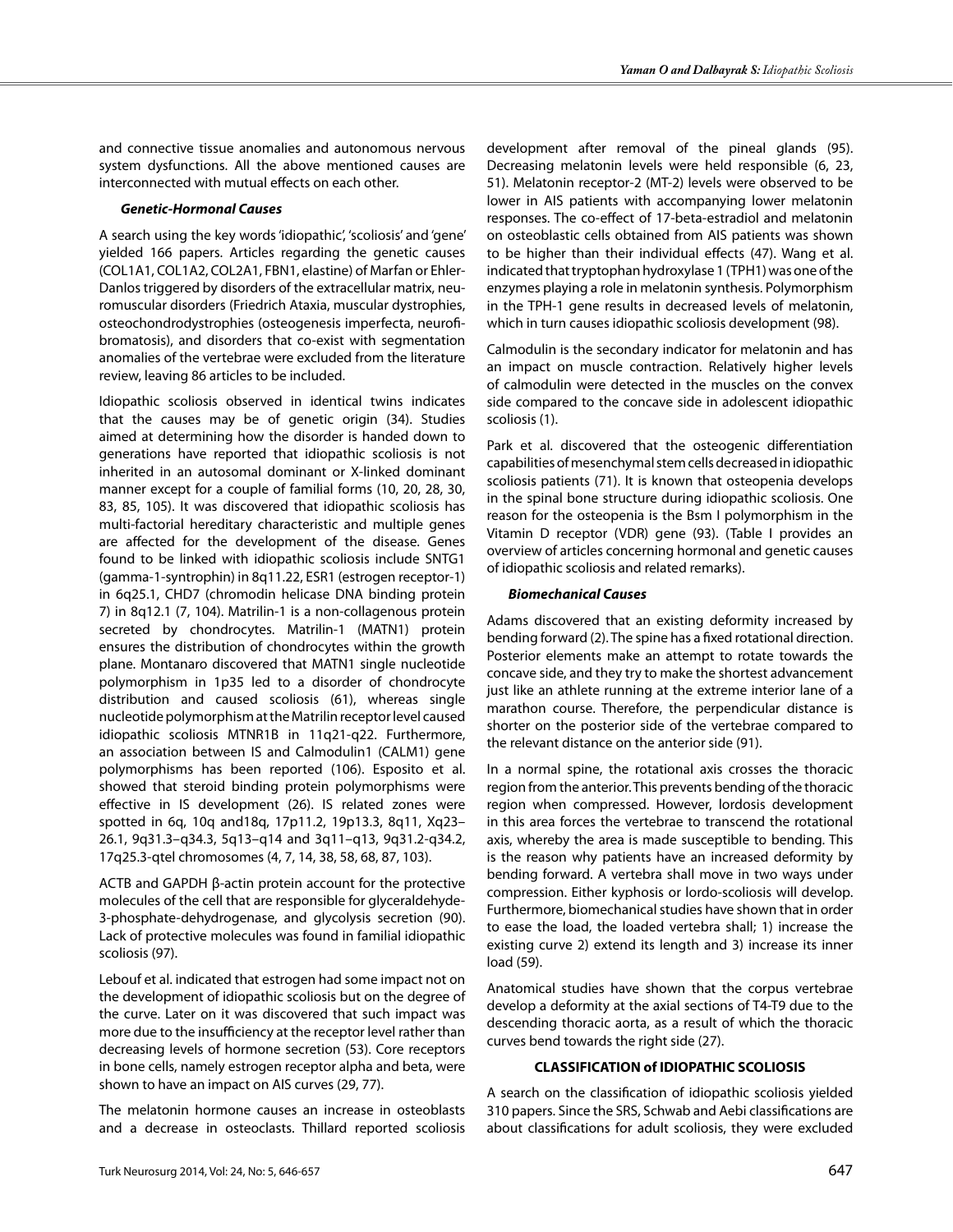| <b>Reference Paper</b>       | <b>Conclusion-Findings</b>                                                                                                                                                                         |  |
|------------------------------|----------------------------------------------------------------------------------------------------------------------------------------------------------------------------------------------------|--|
| Wise et al. (2000) (103)     | The idiopathic scoliosis gene loci are present on chromosomes 6, 10, 18.                                                                                                                           |  |
| Salehi et al. (2002) (87)    | The idiopathic scoliosis associated gene locus is present on chromosome 17p11.                                                                                                                     |  |
| Chan et al. (2002) (14)      | The familial idiopathic scoliosis associated gene locus is present on chromosome 2 and<br>19p13.3.                                                                                                 |  |
| Miller et al. (2012) (58)    | The familial idiopathic scoliosis associated gene locus is present on chromosomes<br>9q31.3-q34.3 and 16p12.3-q22.2.                                                                               |  |
| Ocaka et al. (2008) (68)     | The familial adolescent idiopathic scoliosis gene locus is present on chromosomes<br>9q31.2-q34.2, 17q25.3-qtel.                                                                                   |  |
| Edery et al. (2011) (24)     | The IS associated gene locus is present on 5q13-q14 and 3q11-q13                                                                                                                                   |  |
| Alden et al. (2006) (4)      | The idiopathic scoliosis associated gene locus is present on chromosome 19.                                                                                                                        |  |
| Chan et al. (2009) (-)       | rs1149048 polymorphism in MATN1 causes a progression of the curve in AIS.                                                                                                                          |  |
| Jiang et al. (2012) (37)     | Matrix metalloproteinases (MMPs) and activator inhibitors (TIMP-2) play a role in<br>endochondral ossification.<br>SNP (rs8179090) in gene TIMP-2 causes an increase in the thoracic curve of AIS. |  |
| Kou et al. (2013) (42)       | GPR126 (encoding G protein-coupled receptor 126) is secreted from the cartilage.<br>Suppression of GPR126 causes delays in spine development. SNP in 6q24.1                                        |  |
| Lee et al. (2010) (44)       | IL6-572 G-->C polymorphism decreases bone density in the lumbar region and it is<br>associated with the AIS.                                                                                       |  |
| Morocz et al. (2011) (63)    | SNPs in bone morphogenetic protein 4 (BMP4), interleukin-6 (IL6), leptin, matrix<br>metalloproteinase-3 (MMP3) and melatonin 1B receptor (MTNR1B) genes causes AIS.                                |  |
| Qiu et al. (2012) (78)       | Polymorphism in Neutrophin-3 (NTF3) gene has an impact on the curve caused by AIS.                                                                                                                 |  |
| Peng et al. (2012) (72)      | SNPs in GPER receptor (rs3808351, rs10269151 and rs426655s3) genes have an impact on<br>the degree of the curve in AIS.                                                                            |  |
| Waller et al. (2013) (97)    | ACTB and GAPDH protective molecules are associated with the familial idiopathic scoliosis.                                                                                                         |  |
| Wang et al. (2008) (98)      | Polymorphism of the triptophan hydroxylase (TPH1) with a role in melatonin synthesis is<br>associated with AIS.                                                                                    |  |
| Zhao et al. (2009) (106)     | Polymorphism of Calmodulin1 (CALM1) and estrogen receptor-a genes is associated with<br>AIS.                                                                                                       |  |
| Acaroglu et al. (2009) (1)   | Higher levels of calmodulin were detected in the muscles on the convex side compared to<br>the concave side, in adolescent idiopathic scoliosis.                                                   |  |
| Zhou et al. (2012) (107)     | An association has been discovered between the polymorphism of IL-17RC gene and AIS.                                                                                                               |  |
| Esposito et al. (2009) (26)  | Polymorphism of steroid binding protein has an influence on IS development.                                                                                                                        |  |
| Leboeuf et al. (2009) (43)   | Estrogen hormone has an influence on the degree of the curve in idiopathic scoliosis.                                                                                                              |  |
| Letellier et al. (2008) (47) | 17-beta-estradiol and melatonin were observed to have a higher influence on the AIS<br>osteoblast cells.                                                                                           |  |
| Man et al. (2011) (55)       | Lower levels of Melatonin 2 (MT2) receptors were discovered in AIS.                                                                                                                                |  |
| Suh et al. (2010) (93)       | Bsm I polymorphism in Vitamin D receptor (VDR) gene has an influence on AIS<br>development.                                                                                                        |  |
| Park et al. (2009) (71)      | It was discovered that osteogenic differentiation capabilities of mesenchymal stem cells<br>degraded in idiopathic scoliosis.                                                                      |  |

**Table I:** An Overview of Papers Concerning Hormonal and Genetic Causes of Idiopathic Scoliosis and Related Remarks

*SNP: single nucleotide polymorphism.*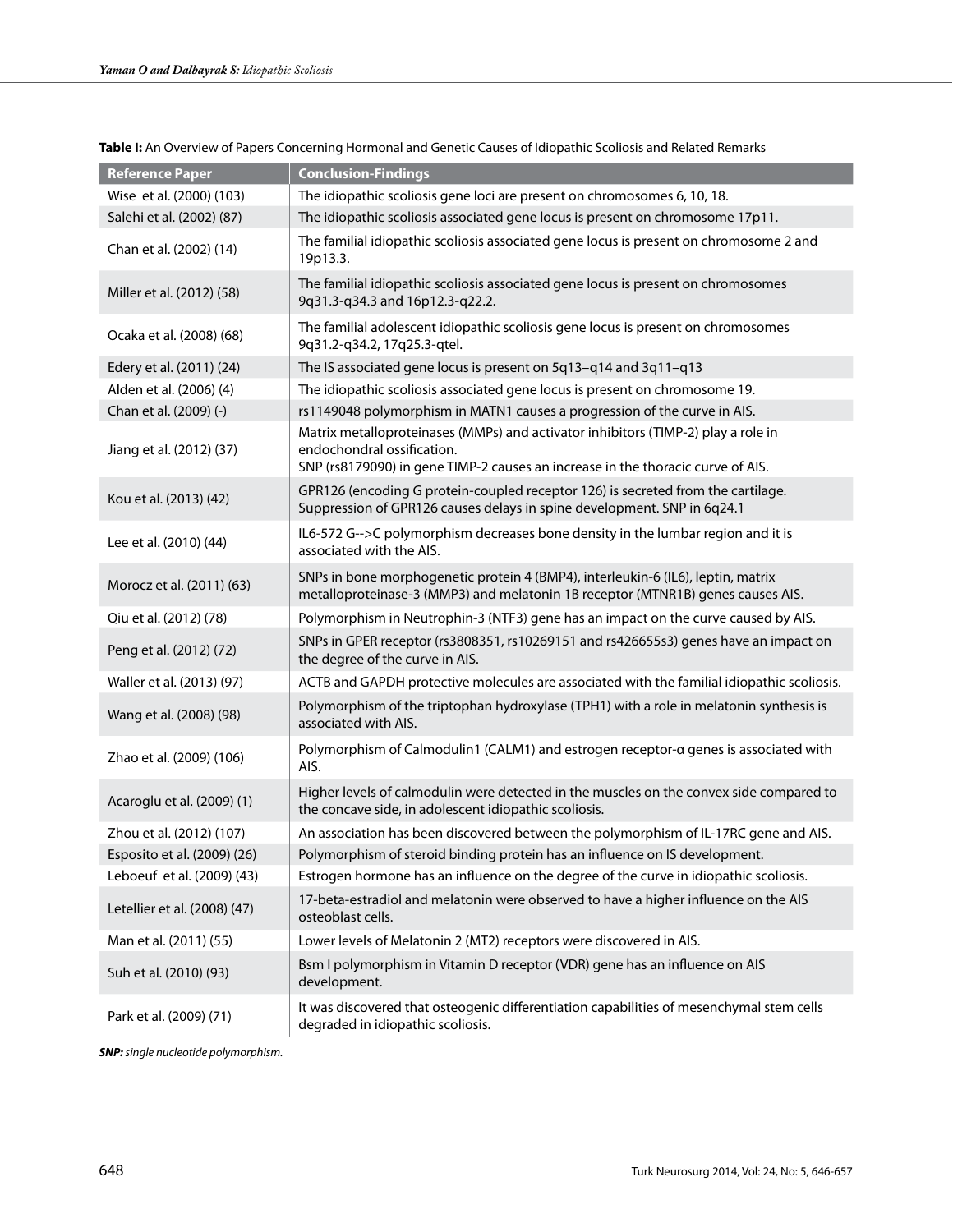| <b>King Classification</b> |                                                              |                                      |                              |  |  |
|----------------------------|--------------------------------------------------------------|--------------------------------------|------------------------------|--|--|
| <b>Type</b>                | <b>Primary Curve</b>                                         | <b>Secondary Curve</b>               | <b>Lateral Bending</b>       |  |  |
|                            | Lumbar, crossing the midline                                 | Thoracic, crossing the midline       | Lumbar curve is larger       |  |  |
| Ш                          | Thoracic, crossing the midline                               | Lumbar, crossing the midline         | Thoracic curve is larger     |  |  |
| Ш                          | <b>Thoracic</b>                                              | Lumbar, not crossing the midline     | -                            |  |  |
| IV                         | Long Thoracic                                                | Where L5 is centered over the sacrum | $\qquad \qquad \blacksquare$ |  |  |
| v                          | Double Thoracic<br>T1 is tilted to the upper thoracic curve. |                                      | -                            |  |  |

**Table II:** King Classification: Scoliosis is Divided into 5 Sub-Groups According to the Main Curve and Compensatory Curve (41)

#### **Table III:**Structural Criteria for the Minor Curve

| <b>Structural Criteria (for minor curves)</b> |  |  |
|-----------------------------------------------|--|--|
| $Cobb > 25^\circ$ at lateral bending          |  |  |
| T2-5 kyphosis $> +20^{\circ}$                 |  |  |
| $Cobb > 25^\circ$ at lateral bending          |  |  |
| T10-L2 kyphosis $> +20^{\circ}$               |  |  |
| $Cobb > 25^\circ$ at lateral bending          |  |  |
| T10-L2 kyphosis $> +20^{\circ}$               |  |  |
|                                               |  |  |

from the literature review. The papers found were mainly based on King, Lenke, Coonrad and Peking Union Medical College (PUMC) classifications.

# *King Classification*

King-Moe was the first classification for idiopathic scoliosis (41). King et al. classified scoliosis into 5 sub-groups according to the location of the curve (Table II). The terminology adopted include structural and compensatory (secondary) curve, and the flexion index was defined as the difference between the rate of correction in the lumbar curve and the rate of correction in the thoracic curve at lateral bending direct radiography. King classification initially considered that the lumbar curve was compensatory and argued that selective fusion would be adequate. Based on this argument, 405 patients with thoracic scoliosis received selective thoracic fusion by the help of a Harrington rod system in their series. Richards et al. discovered that spinal imbalance developed in the post-surgery period of selective thoracic fusion in patients with a lumbar curve of 40 degrees and above (81). Roye et al. also found that King type II and III patients developed major spinal imbalance once segmental instrumentation was applied (86). Cummings in 1998 and later Behensky et al. in 2002 discussed the reproducibility and reliability of the King Classification in their papers and stated that the classification was poor in terms of reproducibility and reliability since it did not explain thoracolumbar, lumbar, double major and triple curves and it did not consider the sagittal alignment disorder (9, 21).

# *Lenke Classification (two-dimensional classification)*

While the structural curve is considered as the biggest (major)

Turk Neurosurg 2014, Vol: 24, No: 5, 646-657 649

curve, the other two curves are considered minor. There are some criteria according to which one can determine whether the minor curves are structural (Table III). In addition to the 6 types of curves (I-VI), the Lenke classification also provides for definitions of lumbar spine modifier and sagittal spine modifier (Table IV) (45). Lenke Type I curve features a major curve in the main thoracic region. Curves in proximal thoracic (PT) and lumbothoracic (LT/L) regions are minor and nonstructural. Lenke Type II curve features a double thoracic curve. Curves in proximal thoracic (PT) and main thoracic (MT) regions are structural, but the curve in the lumbothoracic region is non-structural. Lenke Type III curve features a major curve in the main thoracic region and a structural curve in the thoracolumbar region. Triple curves are defined at Lenke Type IV. In Lenke Type V, major curve is in the thoracolumbar (TL) junction. Curves in the proximal thoracic (PT) and main thoracic (MT) regions are non-structural. Lenke Type VI features a structural curve in the main thoracic (MT) and thoracolumbar /lumbar regions. The curve in TL /L is bigger than the curve in the MT.

Lenke et al. assessed the reliability of their own classification system and rated it as 93% reliable (46). Five different surgeons conducted a comparative analysis of Lenke classification and King classification, the results of which indicated that Lenke classification had a reliability of 85%, with a kappa value of 0.83, whereas King classification had a reliability of 69% with a kappa value of 0.69. Lenke classification was reported to have an interobserver reliability of 85%. Lenke et al. conducted in association with several surgeons indicated a reliability level of 84 to 90% for the new classification (46). Ogon stated that Lenke classification was more reliable than the King classification, but it involved some problems concerning the assessment of upper thoracic and lumbar curves (69).

Nimeyer et al. stated that both King and Lenke classifications were reliable (67). Harms Working Group reviewed 1281 cases of Lenke et al. retrospectively, and indicated that Lenke did not comply with his own classification in 192 (15%) cases. The 'violation of the rule' was most frequently observed for Lenke Type 3. Newton et al. reviewed 203 cases of Lenke Type IB and Type IC post-fusion (Lenke classification suggests that only the structural curve should be included in the fusion, while stating that the lumbar region should not be included in the fusion). The common feature of non-selective cases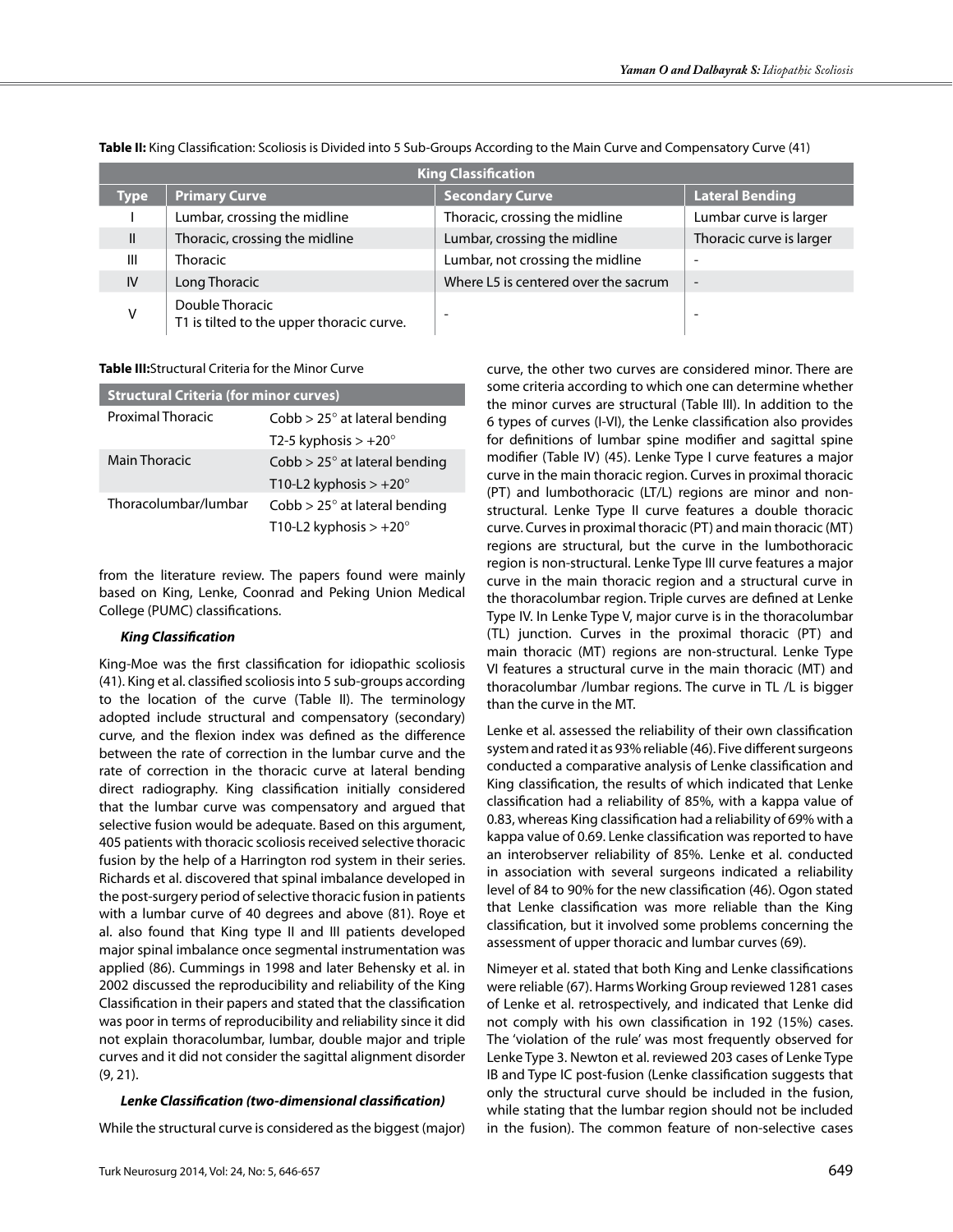(where lumbar region was also included in the fusion), i.e. 'violation of the rule', was found to be the long lumbar curve before surgery and apical vertebrae very far away from the central sacral vertical line (CSVL). The rate of 'violation of the rule' was determined as 32% for Lenke Type IC patients and 8% in Type IB (66). Having regard to the review by Newton, it is recognized that the non-structural lumbar region also

**Table IV:** Lumbar Spine Modifier Is Defined According to the Central Sacral Vertical Line (CSVL). Types A, B and C are Determined Depending on the Central Sacral Vertical Line Position to the Apical Vertebrae. Thoracic Spine Modifier Is Determined As Hypokyphotic, Normokyphotic or Hyperkyphotic According to the Cobb Angle at the Sagittal Plane

| <b>Lumbar Spine Modifier</b>   |                                                             |  |  |
|--------------------------------|-------------------------------------------------------------|--|--|
| Type A                         | CSVL passes between pedicles of apical lumbar<br>vertebrae. |  |  |
| Type B                         | CSVL touches pedicle of apical lumbar vertebrae.            |  |  |
| Type C                         | CSVL does not touch apical lumbar vertebrae.                |  |  |
| <b>Thoracic Spine Modifier</b> |                                                             |  |  |
|                                | Sagittal Cobb Angle at T5 to T12                            |  |  |
| $Hypo(-)$                      | $<$ 10 degrees                                              |  |  |
| Normo N                        | 10-40 degrees                                               |  |  |
| Hyper $(+)$                    | > 40 degrees                                                |  |  |

has an influence on intraoperative surgical decision-making. The Lenke classification has a weakness of not regarding the rotation of lumbar region before the surgical decision is made.

While treating the curve, surgeons tend to violate the basic rules of Lenke Classification by 15%. The Lenke Classification does not clearly state the lowest and highest limit of fusion; neither does it indicate the extent to which the structural curve should be included in the fusion. The classification does not consider shoulder imbalance, patient maturity or body balance. However, compared to the King Classification, the Lenke Classification is useful for the surgeon to use a common vocabulary while describing the curve.

# *Coonrad Classification*

Coonrad et al. reviewed 2000 cases of idiopathic scoliosis and described 21 curve types (18). The author indicated 98.7% and 100% for the interobserver and intraobserver reliability of the Coonrad Classification, respectively. Behensky et al. reported an interobserver reliability level of kappa 0.38 for Coonrad Classification. The use of this classification has not been widespread as it only considered the coronal plane (9).

# *PUMC Classification System (Peking Union Medical College)*

Qiu et al. defined the PUMC Classification system in 2005. This method is useful to determine the surgical approach and define the related fusion levels, and there are 3 main

| <b>Reference</b>            | <b>Remarks</b>                                                                                                                                                                                                         |
|-----------------------------|------------------------------------------------------------------------------------------------------------------------------------------------------------------------------------------------------------------------|
| Richards BS (1992) (82)     | Spinal imbalance develops after selective thoracic fusion in King Type II patients with a<br>lumbar curve greater than 40 degrees.                                                                                     |
| Roye et al. (1992) (86)     | Selective thoracic fusion causes significant spinal imbalance in King Type II and Type III<br>patients.                                                                                                                |
| Cummings et al. (1998) (21) | Reliability and reproducibility of the King Classification System is poor since it does not<br>explain thoracolumbar, lumbar, double major and triple curves and take into account the<br>sagittal alignment disorder. |
| Behensky et al. (2002) (9)  | Reliability of the Coonrad and King classification systems is poor. Both systems are inad-<br>equate in classifying upper thoracic and lumbar curves.                                                                  |
| Lenke et al. (1998) (46)    | The reliability of the King Classification system in identifying the curve type is poor; it is<br>therefore rarely used to guide the treatment approach.                                                               |
| Lenke et al. (2001) (45)    | Many surgeons can have a consensus by 84-90% on the curve type identified and its de-<br>gree by using the Lenke Classification system.                                                                                |
| Niemeyer et al. (2006) (67) | King and Lenke classification systems are both reliable.                                                                                                                                                               |
| Ogon et al. (2002) (69)     | The Lenke Classification system is more reliable than the King classification system; how-<br>ever, it causes some issues in evaluating the upper thoracic and lumbar curves.                                          |
| Newton et al. (2003) (66)   | There is a rule violation by 32% in Lenke Type IC (The non-structural lumbar region was<br>contained in the fusion). The Lenke classification cannot indicate the fusion levels clearly.                               |
| Qui et al. (2008) (80)      | When the PUMC and Lenke classification systems are compared, PUMC appears to be<br>relatively simpler and to cause less confusion in surgical planning.                                                                |

**Table V:** Papers and Remarks about the Classification Systems for Idiopathic Scoliosis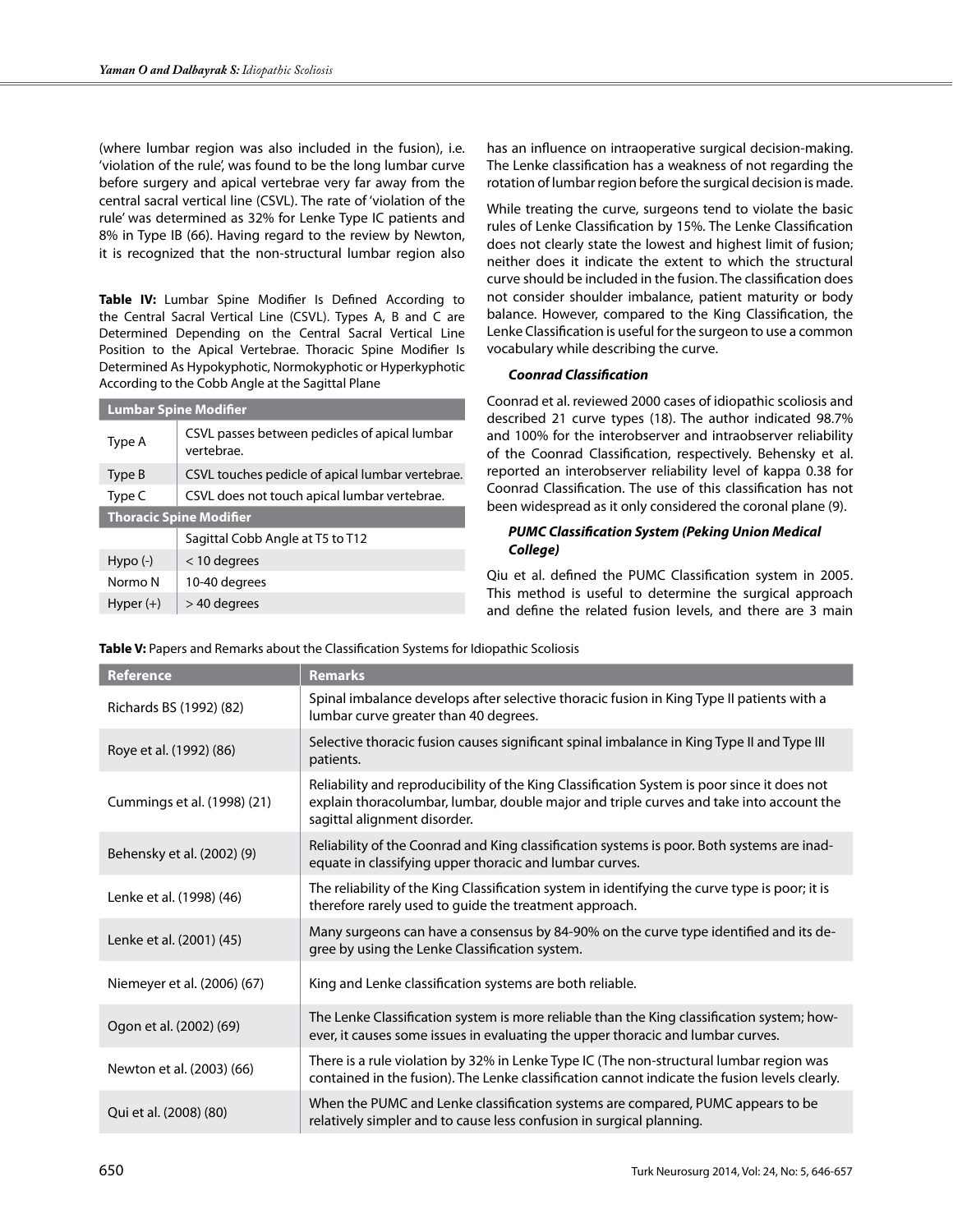categories as Type I (single curve), Type II (double curve) and Type III (triple curve) with a total of 13 sub-types (79).

Comparing the PUMC and Lenke Classification systems, Qui et al. stated that the PUMC Classification system is relatively simpler and the inter- and intra-observer variability caused less confusion in surgical planning (80).

None of the existing classification systems is ideal to diagnose and treat scoliosis. Table V shows brief information about the papers published on the reproducibility and reliability of the concerned classification systems.

# *Natural History*

It is important to know the natural history of idiopathic scoliosis for treatment planning. There must be 5 to 10 degrees increase in the curves to define progression. The degree of the curve and the remaining growth potential of the patient should be known prior to the treatment planning. The Risser sign (39, 48, 84) and the shape of the distal phalanx epiphysis provide information about the maturation process (88). Peak height velocity in girls should particularly be taken into account. This period corresponds to the time of 6 months before menarche in girls. This is the period when the progression in scoliosis is the fastest. The peak growth velocity terminates with the menarche and growth decelerates gradually following this period.

According to Bunnel and Lonstein, 70% of the patients with Risser sign 0, and curves of 20-30 degrees progressed 5 degrees or more. Weinstein stated that the curve could still progress although the patients he had followed-up for 40 years completed their maturation process (102). Nachemson reported that the curve might progress by up to 6 degrees in 66% of the patients with a curve between 20 to 30 degrees (64). Large curves (30-40 degrees) progress more than the minor curves (20-29 degrees) (12, 75).

The curve type has an impact on progression as much as the curve degree does. Double curves progress more than single curves. The least progression is in the curves in the lumbar region (49). The curve progression rate in girls is higher than that in the boys (12, 102).

# **TREATMENT**

# *Exercise Therapy*

The search on the Pubmed electronic search engine with the key words 'adolescent idiopathic scoliosis' 'physiotherapy' or 'exercise therapy' or 'rehabilitation' resulted in a total of 169 papers in English by June 2013. Articles at level 3 or below for evidence-based medicine, where there was no follow-up by measurements, and that did not have at least one-year followup were excluded from this review. 9 papers were included in total (Table VI).

Negrini at al. divided 74 patients into two groups and reported the outcomes of the patients they followed for 12.1 years (65). Patients in the first group were treated by a scientific exercise specific to scoliosis whereas the patients in the 2<sup>nd</sup> group were treated by physiotherapy. The clinical course of the patients was also followed with respect to the need for bracing and Cobb angles. 6.1% of the patients performing the scientific exercise specific to scoliosis needed bracing while this rate

| Table VI: Papers on the Efficacy of Exercise Therapy in Idiopathic Scoliosis and Their Conclusions |  |  |  |
|----------------------------------------------------------------------------------------------------|--|--|--|
| .                                                                                                  |  |  |  |

| <b>Reference</b>               | <b>Remarks</b>                                                                                                                                                       |
|--------------------------------|----------------------------------------------------------------------------------------------------------------------------------------------------------------------|
| Negrini et al. (2003) (65)     | Need for bracing decreased in patients performing scientific exercise specific to<br>scoliosis, and the Cobb angle was preserved.                                    |
| McIntire et al. (2008) (57)    | Curve progression was avoided for 8 months in patients (Cobb angle at 20-40)<br>degrees) undergoing body rotation and traction through the MedX Rotary Torso.        |
| Weiss et al. (2006) (99)       | A decrease in the lateral deviation and surface rotation was observed in patients<br>treated by Scoliosis Intensive Rehabilitation (SIR).                            |
| Weiss et al. (2003) (100)      | Curve progression was found to decrease significantly in the group of patients<br>treated by Scoliosis Intensive Rehabilitation (SIR) compared to the control group. |
| Weiss (1992) (101)             | Cobb angles decrease due to the Schroth method compared to the pre-treatment<br>values.                                                                              |
| Mooney et al. (2003) (62)      | Cobb angles were observed to decrease in 16 out of 20 patients treated by MedX<br>Rotary Torso.                                                                      |
| Otman et al. (2005) (70)       | Cobb angles were observed to decrease in a year in patients treated by Schroth's 3D<br>exercise therapy.                                                             |
| Mamyama et al. (2002) (54)     | No progression was observed in the Cobb angles when side shift exercise was<br>practiced by patients with idiopathic scoliosis who reached full maturity.            |
| Dobosiewicz et al. (2002) (22) | 208 AIS patients with a median age of 14.2 years were treated by asymmetrical body<br>mobilization. Cobb angles were observed to decrease (no statistical data).     |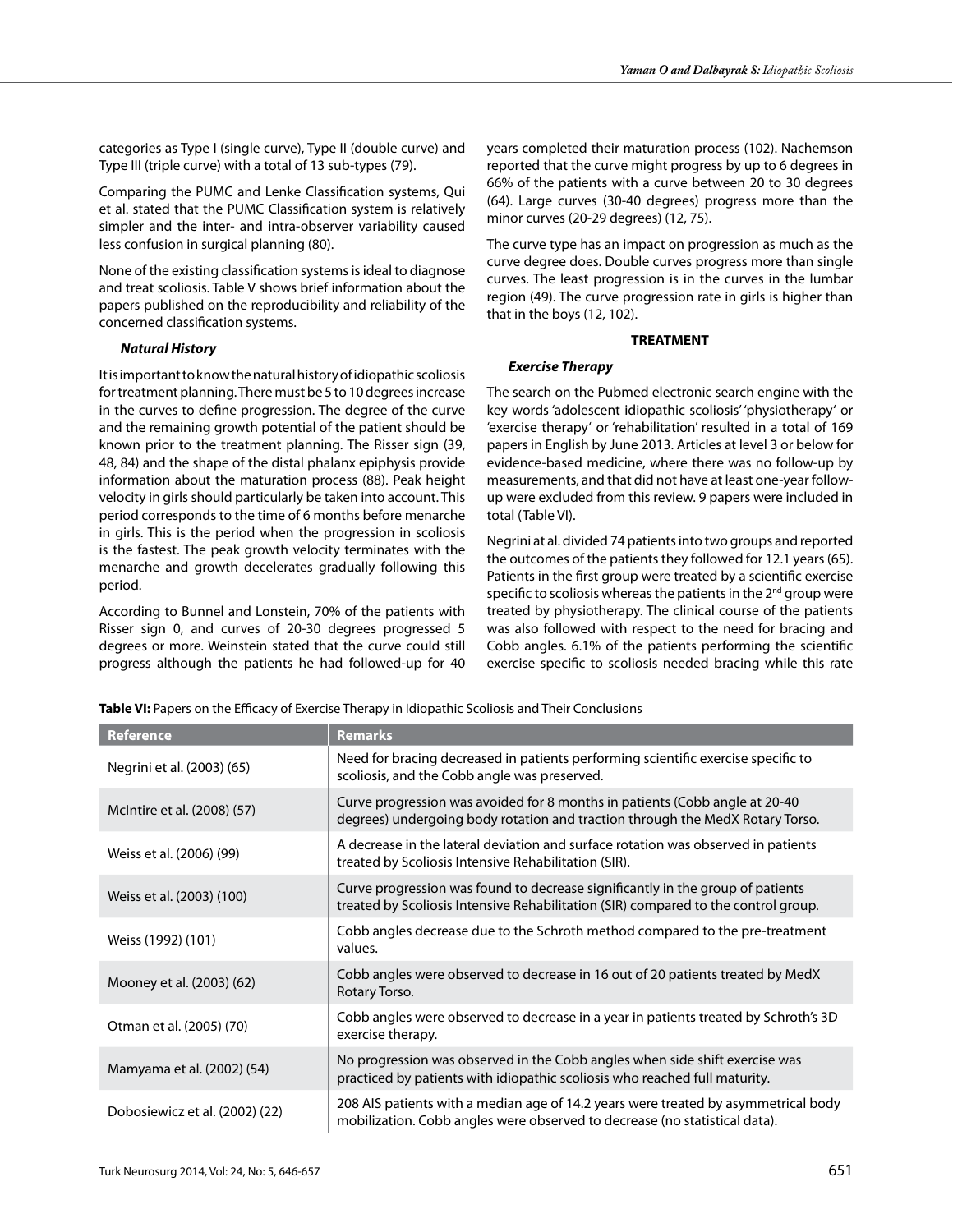was found to be 25% in the patients undergoing the classic physiotherapy. The mean Cobb angle of the patients in the 1<sup>st</sup> group remained the same (-0.67 degrees), whereas the Cobb angle of the patients undergoing the classic physiotherapy worsened (+1.38 degrees).

McIntire et al. treated 15 patients with a median age of 13.9 years, with Cobb angles ranging between 20-60 degrees, Risser sign III and below with physiotherapy by means of the MedX Rotary Torso Machine. It was reported that six patients with curves between 20 to 40 degrees did not progress during the 8-month follow-up period but progression could not be avoided by the end of 24-month follow-up (57). On the other hand, Mooney and Brigham who used the same method found a reduction in the Cobb angles in 16 out of 20 patients in the age group of 11-17 years (62).

Weiss et al. followed the lateral deviation surface rotation and kyphotic angle of a patient group by applying the 4-week Scoliosis Intensive Rehabilitation (SIR) program. It was observed that the lateral deviation and surface rotation decreased in the treatment group compared to the control group (99). In another group of patients who underwent the same program, progression was observed in the curves of the control group compared to the control group (100). It was stated that the Cobb angles of 107 patients treated by Schroth method fell from 43.06 to 38.96 degrees compared to the pre-treatment values (101). Cobb angles were reported to fall from 26.10 degrees to 18.85 degrees in a year in another series of patients treated by the same method (70).

Mamyama et al. treated 69 patients with idiopathic scoliosis, who reached full maturity, with the side shift exercise for 4.4 years and reported that Cobb angle fell from 31.5 degrees to 30.3 degrees (54). Dobosiewicz et al. treated 208 AIS patients with a median age of 14.2 years with asymmetrical body mobilization and reported that Cobb angles decreased by 33.6% in single curves, by 22.8% in double curves in the thoracic region, and by 26.1% in the lumbar region; however, this study has a lower value as no statistical data was used in the study (23).

# *Bracing*

For the literature review, 'idiopathic scoliosis' and 'bracing' were used as the key words to search in the Pubmed search engine and 329 papers were found as a result. Papers on bracing for other scoliosis types, papers on conservative treatment, genetic issues and irrelevant papers were excluded from this section. 81 papers were analyzed.

For successful bracing, the existing curve should be preserved below 45 degrees until the patient reaches full maturity (81, 89). Richards et al. suggested bracing for patients with Risser sign from 0 to 2, and current curve at 25-40 degrees. Surgery is suggested for patients reaching their full maturity and with curves greater than 45 degrees (81). Lonstein found a reduction by 1-4 degrees in 78% of 1020 patients with adolescence idiopathic scoliosis using Milwaukee braces while it was reported that 22% of the cases required surgery (49, 50).

Bassett treated 75 cases with a curve at 20-39 degrees, Risser sign from 0 to 1 and using Wilmington braces for 2.5 years and stated that the degree of curves in patients decreased by 50%. Only 11% of the cases in this series required surgical intervention (8). In the Katz series where 51 cases with curves between 36 to 45 degrees and using Boston braces, bracing was successful in 61% of the patients while 31% of the cases required surgery (40). Coillard et al. treated 170 patients by using Spine-Cor braces and reported 59% success rate (17). 23% of the cases required surgery.

Milwaukee, Wilmington, Spine-Cor and Boston braces appear to be superior to the other types of braces. Price reported that the outcomes of 98 patients using Charleston braces were excellent by 63%. He reported that the major curves were corrected by 85% and the minor curves by 33% (74). In another series using the same braces, curve progression was stopped by 60% in the patients with Risser sign from 0 to 1 (96).

Braces should be used for 18-23 hours a day on average. Braces were reported to be effective for patients with curves less than 35 degrees when used part-time or at night (74). Braces should be used full-time by patients with curves equal to or greater than 35 degrees. Braces should be used until the end of full growth. Bracing should be continued for 18-24 months by the end of 6<sup>th</sup> month following the end of growth, up to Risser sign 4 in girls, Risser type 5 in boys, and following the menarche in girls (89).

# **SURGICAL TREATMENT**

# *Indications for Surgical Treatment*

In general, curves greater than 45 and 50 degrees should be treated by surgery. It was found in the studies that curves greater than 50 degrees still progressed even after reaching full maturity (102). Edgar et al. applied a non-surgical approach for the treatment of the patients with thoracic curves between 50 to 75 degrees, Risser sign 4 and 5 for 40 years and reported a mean increase by 29.4 degrees in the curves during this period (25). In another study where patients were followed for 50 years, it was reported that the thoracic curves progressed from 60.5 degrees to 84.5 degrees on average. One should not wait for the curve to progress since surgical treatment of greater degrees of curves would increase complication rates and cause more intraoperative blood loss.

# **1. Fusion Surgery**

# Posterior instrumentation

Instrumentation was first used by Paul Harrington in the surgical treatment of scoliosis (32). Harington attempted to correct the curves by distraction from the concave side using the rods. The second generation instrumentation system was developed by Cotrel and Dobousett. They tried to achieve correction using rod rotation manoeuvres (19). Spine can be attached tightly to the rods by pedicle screws or hybrid systems thanks to today's advanced technology.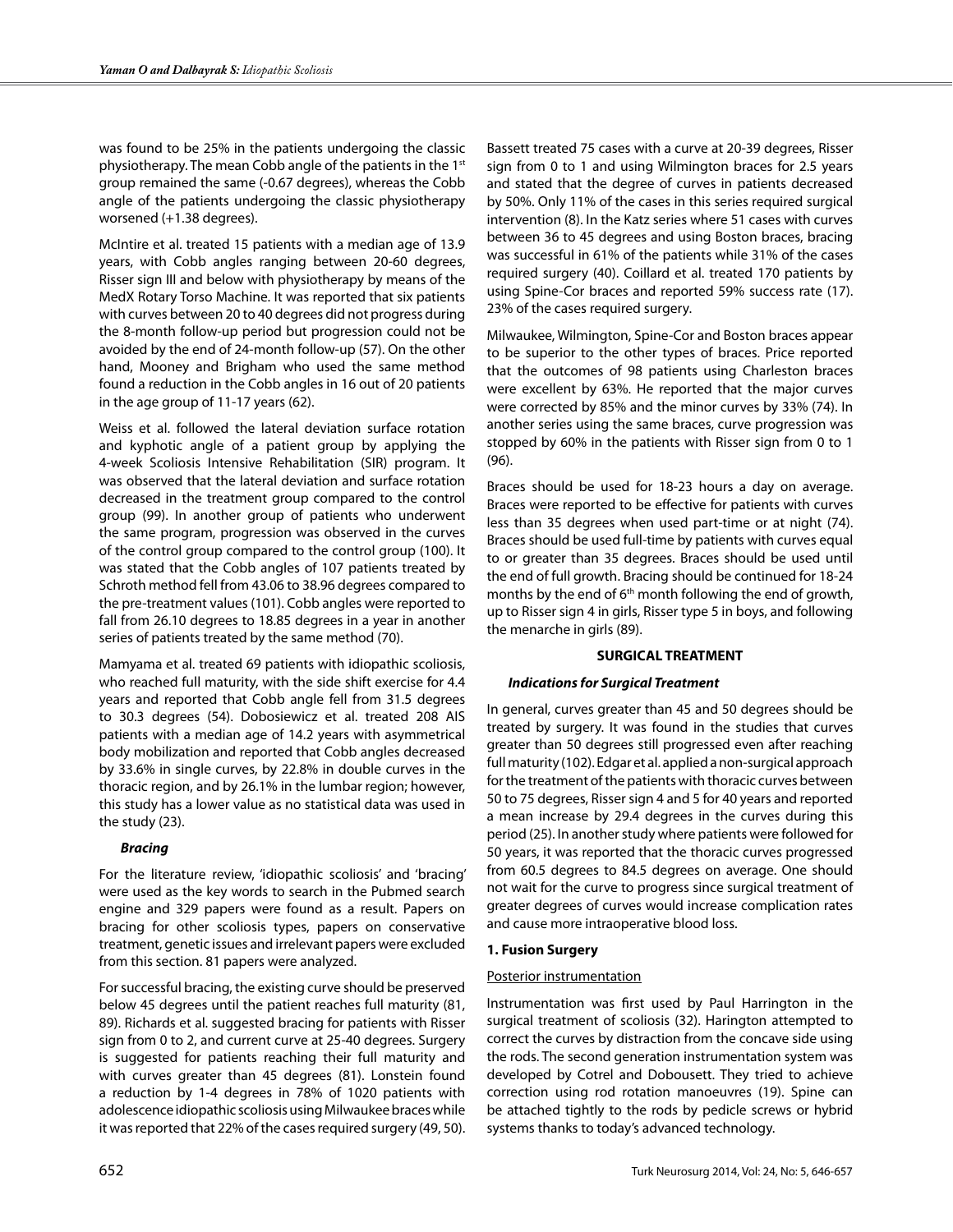Suk used the pedicle screws in the surgical treatment of deformities. He reduced the curves from 51 to 16 degrees on average (69% correction) (94). Asher et al. reported to have achieved 63% correction by the hybrid system they applied with hooks and pedicle screws (5). Cheng et al. compared the hooks and transpedicular screws and reported no difference between both systems in terms of correction rates (15).

# Anterior instrumentation

Anterior approach can be preferred as it can achieve correction with shorter fusion levels in the scoliotic thoracolumbar and lumbar regions. Postoperative pain and scar formation decrease in patients with the introduction of the videoassisted thoracoscopic surgery (76, 92). Potter compared anterior and posterior fusion for thoracic curves and reported that posterior approach achieved better correction compared to the anterior approach (73). Hee et al. reported no difference in the coronal plane between the anterior instrumentation and pedicle screws in patients with adolescence idiopathic scoliosis (33).

# *Determining the Fusion Levels*

# Right Thoracic Curves (Lenke Type 1: Main Thoracic Curve)

This is the most frequent curve type. There is a major curve in the main thoracic region. Curves in the proximal thoracic (PT) region and lumbothoracic (LT/L) region are minor and non-structural. All curves in this type can be treated by posterior instrumentation and fusion. T3, T4 or T5 that will be instrumented as the upper vertebrae while lower instrumented vertebrae (LIV) depends principally on the lumbar spine modifier (45).

Lower instrumented vertebrae (LIV) of a patient with the lumbar spine modifier A should be the one that the central sacral vertical line (CSVL) intersects in the TL/L region. This is usually one level below the lower end vertebrae (LEV) of MT.

The same technique shall apply to the patients with 1B curves. Lenke suggested for patients with curve modifier B that some residual tilt should be preserved in the LIV due to the lumbar apical deviation of curves (45).

It is suggested to go down to the stable vertebrae (SV) for patients with 1C modifier curves. This should be T11 or T12. Sagittal balance should also be taken into account in determining the lowest level of the fusion. It should ensured that the junctional kyphosis was also contained in the fusion to maintain the sagittal balance. Selective thoracic fusion for patients with 1C curves would be useful to preserve the lumbar range of motion of the patients (45).

# Double Thoracic Curve (Lenke Type 2)

Proximal thoracic (PT) curves and main thoracic (MT) curves are the structural curves. However, lumbothoracic curves are non-structural. The upper instrumented vertebrae (UIV) should be T2 or T3. On the other hand, LIV should be selected according to the procedure applied to Lenke Type I depending on the lumbar spine modifier. One of the basic rules to take into account in PT curves is to preserve the shoulder balance. Left shoulder is usually higher than the right one (in right MT, left PT curves). In order to achieve the shoulder balance, it is necessary to apply compression forces on the convex side of the PT and distraction forces on the concave side of the PT (45).

Although rarely observed, UIV should also be T2 or T3 for Lenke Type 2 curves where right shoulder is higher. Shoulder balance should be achieved in correcting the MT curves. Left shoulder should not be lifted too high while achieving the shoulder balance in selected patients for whom the fusion level starts at T4 and T5 and PT is not contained in the fusion (45).

# Double Major Curve (Lenke Type 3)

There is a major curve in the main thoracic region and a structural curve in the thoracolumbar junction. The UIV should be T3, T4 or T5 depending on the non-structural PT curve with shoulder imbalance just like in Lenke Type 1. LIV should usually be extended to L3 or L4 (45). If the apex of the TL/L curve is on or lower than L2, L3-4 disc is convex or open on the convex side of the TL/L curve and L4 has a rotation of 1 degree or greater according to Nash-Moe classification, the fusion should be extended to L4 (45).

If the apex of the TL/L curve is on or higher than L1-2, L3-4 disc is neutral or closed on the convex side of the TL/L curve and if L4 has a rotation of 1.5 degrees and lower according to Nash-Moe classification, L3 should be selected as the LIV. Type 3 curves usually have C spine modifier. Curves with A and B spine modifier have wide-angle MT curves, which makes the TL/L curve structural in the lateral bending x-rays.

# Triple Major Curve (Lenke Type 4)

Since the proximal thoracic (PT), main thoracic (MT) and thoracolumbar/lumbar (TL/L) curves are structural, three curves should be contained in the fusion. UIV should be selected as in Lenke Type 2 while LIV should be selected as in Lenke Type 3. Fusion level usually ranges between T2, T3 and L3, L4 (45).

# Thoracolumbar and Lumbar Curves (Lenke Type 5)

Main curve is in the thoracolumbar (TL) junction. Curves in proximal thoracic (PT) and main thoracic (MT) regions are non-structural. UIV should be the vertebrae one level or two level above the USV, whereas the vertebrae one level or two level below the LSV should be selected as the LIV.

# Main Thoracolumbar / Lumbar Curve (Lenke Type 6)

The curve in the proximal thoracic region is non-structural. The curve in the main thoracic region is structural. The curve in the thoracolumbar/lumbar region is larger than the one in the main thoracic region. Both curves should be contained in the fusion (Figure 8). The surgical limits should be determined according to the principles applying to the Type 3 curves.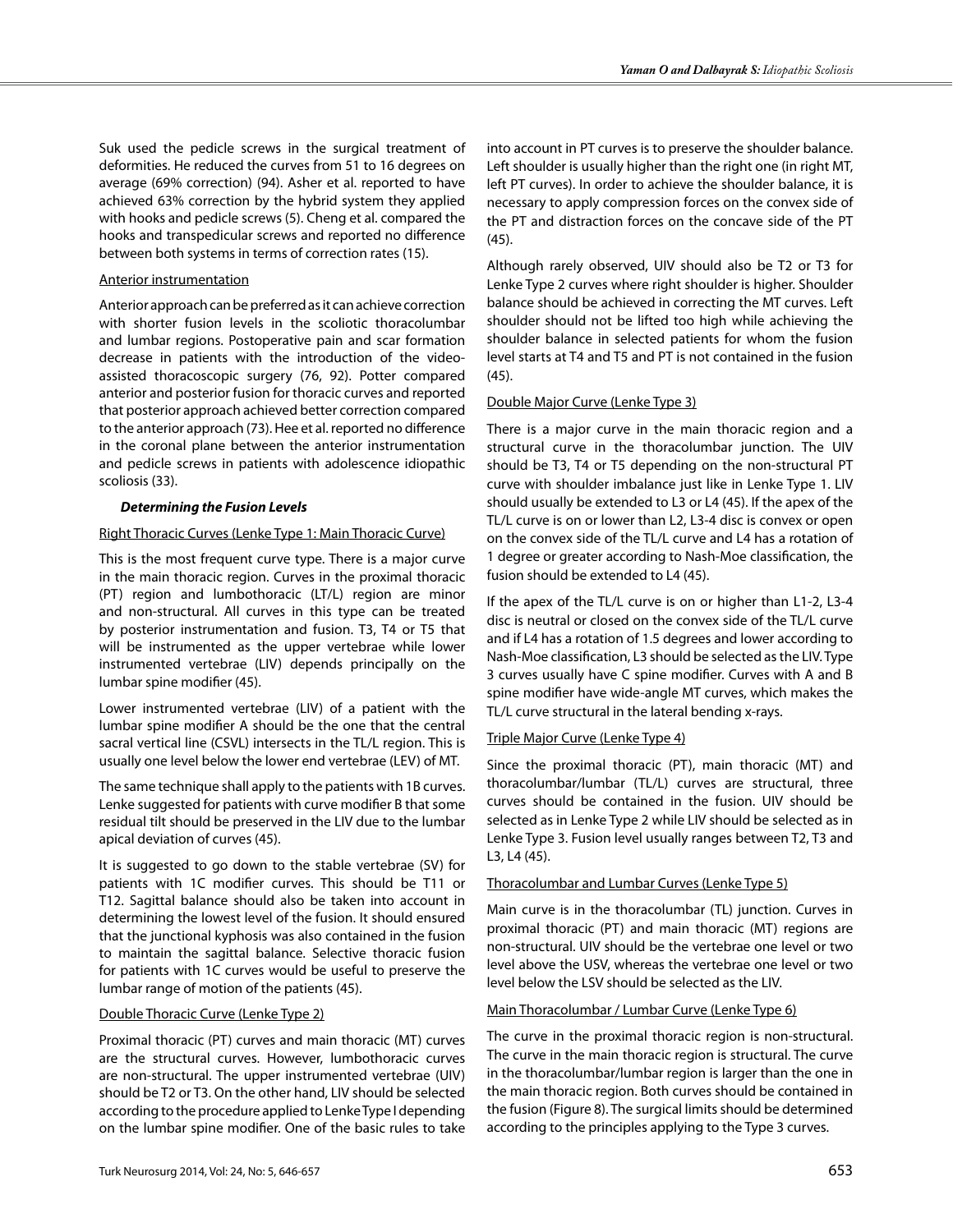# **2. Non-Fusion Surgery**

Non-fusion surgery is another option in order to control growth in the treatment of idiopathic scoliosis. Progression of the curve might be avoided by means of instrumented or non-instrumented epiphysiodesis on the convex side of the curve.

Betz et al. stated that preventing the growth in front of the vertebral column will also prevent the progression of adolescence idiopathic scoliosis whereas Marks argued that preventing the anterior and posterior growth in infantile scoliosis alone cannot stop the progression of the deformity (11, 56).

After the fusion surgery at younger ages, the body remains shorter than the limbs. Shorter body prevent the development of lungs. Some techniques for the correction of the existing curve while also allowing the growth of the spine have been developed (31, 60). The upper and lower parts of the curve can be fixed by Isula double rod system developed by Akbarnia, attached to the rods and the rods are attached to one another with an additional rod. The rods are extended in 6-month follow-up. After reaching the full growth, fusion is completed with instrumentation. The degree of the curves which was preoperatively 82 on average was reduced to 38 degrees and then 36 degrees following an average 6.6 extension surgery as a result of this method applied on 23 patients between 1993 and 2001 (3).

Vertical expandable prosthetic titanium ribs (VEPTR) were developed to treat the thoracic insufficiency syndrome that is caused by combination of ribs and curves (13). The deformity can be corrected acutely by means of VEPTR following the wedge thoracostomy. VEPTR device is expanded in 4-6 months time. Seventy two patients with a mean age of 3.2 years were treated with this device for 5.7 years and it was reported that the vital capacity increased and also the curve degree was reduced from 72 on average to 49 (13).

# **Conclusion**

It is the post-operative appearance that the surgeons are perhaps the least interested but the adolescence patients are the most interested. It is essential to avoid breast asymmetry and achieve shoulder balance for girls. Rib humps that can be recognized by the adolescent or her peers over the clothing should be reduced to acceptable surgical limits postoperatively.

# **References**

- 1. Acaroglu E, Akel I, Alanay A, Yazici M, Marcucio R: Comparison of the melatonin and calmodulin in paravertebral muscle and platelets of patients with or without adolescent idiopathic scoliosis. Spine (Phila Pa 1976) 34(18):E659-663, 2009
- 2. Adams W: Lectures on the Pathology and Treatment of Lateral and other Forms of Curvarure of the Spine. London: Churchill and Sons, 1865
- 3. Akbarnia BA, Marks DS, Boachie-Adjei O, Thompson AG, Asher MA: Dual growing rod technique for the treatment of progressive early-onset scoliosis. Spine 30: 546-555, 2005
- 4. Alden KJ, Marosy B, Nzegwu N, Justice CM, Wilson AF, Miller NH: Idiopathic scoliosis: Identification of candidate regions on chromosome 19p13. Spine 31: 1815–1819, 2006
- 5. Asher MA, Lai SM, Burton D, Manna B, Cooper A: Safety and efficacy of Isola instrumentation and arthrodesis for adolescent idiopathic scoliosis: Two- to 12-year follow-up. Spine 29:2013-2023, 2004
- 6. Bagnall K, Raso VJ, Moreau M, Mahood J, Wang X, Zhao J: The effects of melatonin therapy on the development of scoliosis after pinealectomy in the chicken. J Bone Joint Surg 81: 191–199, 1999
- 7. Bashiardes S, Veile R, Allen M, Wise CA, Dobbs M, Morcuende JA, Szappanos L, Herring JA, Bowcock AM, Lovett M: SNTG1, the gene encoding gamma1-syntrophin: A candidate gene for idiopathic scoliosis. Hum Genet 115: 81– 89, 2004
- 8. Bassett GS, Bunnell WP, MacEwen GD: Treatment of idiopathic scoliosis with the Wilmington brace. Results in patients with a twenty to thirty-nine-degree curve. J Bone Joint Surg Am 68:602–605, 1986
- 9. Behensky H, Giesinger K, Ogon M, Krismer M, Hannes B, Karlmeinrad G, Michael O, Martin K: Multisurgeon assessment of coronal pattern classification systems for adolescent idiopathic scoliosis: Reliability and error analysis. Spine 27:762–767, 2002
- 10. Bell M, Teebi AS: Autosomal dominant idiopathic scoliosis? Am J Med Genet 55: 112, 1995
- 11. Betz RR, Kim J, D'Andrea LP, Mulcahey MJ, Balsara RK, Clements DH: An innovative technique of vertebral body stapling for the treatment of patients with adolescent idiopathic scoliosis: A feasibility, safety, and utility study. Spine 28:S255-265, 2003
- 12. Bunnell WP: The natural history of idiopathic scoliosis before skeletal maturity. Spine 11:773–776, 1986
- 13. Campbell RM, Smith MD, Mayes TC, Mangos JA, Willey-Courand DB, Kose N, Pinero RF, Alder ME, Duong HL, Surber JL: The effect of opening wedge thoracostomy on thoracic insufficiency syndrome associated with fused ribs and congenital scoliosis. J Bone Joint Surg Am 86:1659-1674, 2004
- 14. Chan V, Fong GC, Luk KD, Yip B, Lee MK, Wong MS, Lu DD, Chan TK: A genetic locus for adolescent idiopathic scoliosis linked to chromosome 19p13.3. Am J Hum Genet 71: 401– 406, 2002
- 15. Cheng I, Kim YJ, Gupta MC, Bridwell KH, Hurford RK, Lee SS, Theerajunyaporn T, Lenke LG: Apical sublaminar wires versus pedicle screws-which provides better results for surgical correction of adolescent idiopathic scoliosis? Spine 30: 2104-2112, 2005
- 16. Cobb JR: Outline for the study of scoliosis. Ann Arbor JW Edwards (ed). In: Instructional Course Lectures, The American Academy of Orthopaedic Surgeons, Vol. 5, 1948:261-275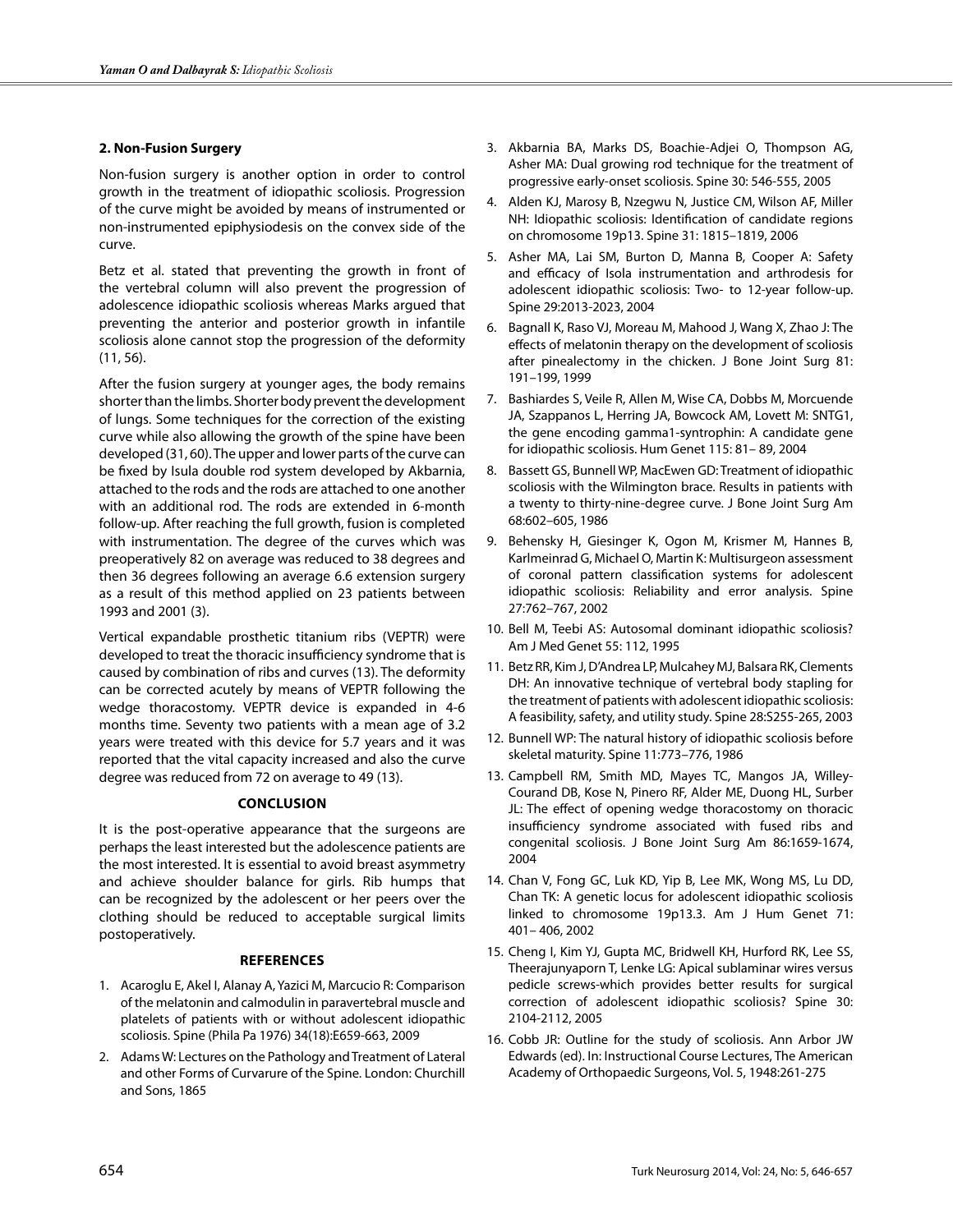- 17. Coillard C, Vachon V, Circo AB, Beausejour M, Rivard CH: Effectiveness of the SpineCor brace based on the new standardized criteria proposed by the scoliosis research society for adolescent idiopathic scoliosis. J Pediatr Orthop 27:375– 379, 2007
- 18. Coonrad RW, Murrell GA, Motley G, Lytle E, Hey LA : A logical coronal pattern classification of 2.000 consecutive idiopathic scoliosis cases based on the scoliosis research society-defined apical vertebra. Spine 23:1380–1391, 1998
- 19. Cotrel Y, Dubousset J, Guillaumat M: New universal instrumentation in spinal surgery. Clin Orthop 227:10-23, 1988
- 20. Cowell HR, Hall JN, MacEwen GD: Genetic aspects of idiopathic scoliosis. A Nicholas Andry Award essay. Clin Orthop Relat Res 86: 121-131, 1972
- 21. Cummings RJ, Loveless EA, Campbell J, Samelson S, Mazur JM: Interobserver reliability and intraobserver reproducibility of the system of King et al. for the classification of adolescent idiopathic scoliosis. J Bone Joint Surg 80:1107–1111, 1998
- 22. Dobosiewicz K, Durmala J, Czernicki K, Jendrzejek H: Pathomechanic basics of conservative treatment of progressive idiopathic scoliosis according to Dobosiewicz method based upon radiologic evaluation. Stud Health Technol Inform 91:336–341, 2002
- 23. Dubousset J, Queneau P, Thillard MJ: Experimental scoliosis induced by pineal gland and diencephalic lesions in young chickens: Its relation with clinical findings. Orthop Trans 7:7, 1983
- 24. Edery P, Jeannin PM, Biot B, Labalme A, Bernard JC, Chastang J, Kassai B, Plais MH, Moldovan F, Clerget-Darpoux F: New disease gene location and high genetic heterogeneity in idiopathic scoliosis. Eur J Hum Genet 19:865–869, 2011
- 25. Edgar M: The natural history of unfused scoliosis. Orthopedics 10:931-939, 1987
- 26. Esposito T, Uccello R, Caliendo R, Di Martino GF, Gironi Carnevale UA, Cuomo S, Ronca D, Varriale B: Estrogen receptor polymorphism, estrogen content and idiopathic scoliosis in human: A possible genetic linkage. J Steroid Biochem Mol Biol 116:56-60, 2009
- 27. Farkas A: Physiological scoliosis. J Bone Joint Surg 23:607-627, 1941
- 28. Filho NA, Thompson MW: Genetic studies in scoliosis. J Bone Joint Surg Am 53: 199, 1971
- 29. Filardo EJ, Thomas P: GPR30: A seven-transmembranespanning estrogen receptor that triggers EGF release. Trends Endocrinol Metab 16:362–367, 2005
- 30. Garland HG: Hereditary scoliosis. Br Med J 1: 328, 1934
- 31. Grivas TB, Webb JK, Burwell RG: The effects of epiphysiodesis and rodding for early onset scoliosis. J Bone Joint Surg Br 32:32-33, 1991
- 32. Harington PR: Treatment of scoliosis. Correction and internal fixation by spine instrumentation. J Bone Joint Surg Am 44:591-610, 1962
- 33. Hee HT, Yu ZR, Wong HK: Comparison of segmental pedicle screw instrumentation versus anterior instrumentation in adolescent idiopathic thoracolumbar and lumbar spine. Spine 32:1533-1542, 2007
- 34. Herring, JA: Scoliosis. In: Tachdjian's Pediatric Orthopaedics. Philadelphia: WB Saunders, 2002:213
- 35. Horton D: Common skeletal deformities. In: Rimoin DL, Conner MJ, Pyeritz RE, Korf BR, (eds), Emery & Rimoins Principles and Practices of Medical Genetics. Amsterdam: Churchill Livingstone Elsevier, 2002: 4236-4244
- 36. James JI: Idiopathic Scoliosis: The prognosis, diagnosis and operative indications related to curve patterns and age of onset. J Bone Joint Surg Br 36:36–49, 1954
- 37. Jiang J, Qian B, Mao S, Zhao Q, Qiu X, Liu Z, Qiu Y: A promoter polymorphism of tissue inhibitor of metalloproteinase-2 gene is associated with severity of thoracic adolescent idiopathic scoliosis. Spine (Phila Pa 1976) 37:41-47, 2012
- 38. Justice CM, Miller NH, Marosy B, Zhang J, Wilson AF: Familial idiopathic scoliosis: Evidence of an X-linked susceptibility locus. Spine 28: 589– 594, 2003
- 39. Karol LA, Johnston CE 2nd, Browne RH, Madison M: Progression of the curve in boys who have idiopathic scoliosis. J Bone Joint Surg Am 75: 1804–1810, 1993
- 40. Katz DE, Richards BS, Browne RH, Herring JA: A comparison between the Boston brace and the Charleston bending brace in adolescent idiopathic scoliosis. Spine 22:1302–1312, 1997
- 41. King HA, Moe JH, Bradford DS, Winter RB: The selection of fusion levels in thoracic idiopathic scoliosis. J Bone Joint Surg Am 65:1302–1313, 1983
- 42. Kou I, Takahashi Y, Johnson TA, Takahashi A, Guo L, Dai J, Qiu X, Sharma S, Takimoto A, Ogura Y, Jiang H, Yan H, Kono K, Kawakami N, Uno K, Ito M, Minami S, Yanagida H, Taneichi H, Hosono N, Tsuji T, Suzuki T, Sudo H, Kotani T, Yonezawa I, Londono D, Gordon D, Herring JA, Watanabe K, Chiba K, Kamatani N, Jiang Q, Hiraki Y, Kubo M, Toyama Y, Tsunoda T, Wise CA, Qiu Y, Shukunami C, Matsumoto M, Ikegawa S: Genetic variants in GPR126 are associated with adolescent idiopathic scoliosis. Nat Genet 45:676-679, 2013
- 43. Leboeuf D, Letellier K, Alos N, Edery P, Moldovan F: Do estrogens impact adolescent idiopathic scoliosis? Trends Endocrinol Metab 20(4):147-152, 2009
- 44. Lee JS, Suh KT, Eun IS: Polymorphism in interleukin-6 gene is associated with bone mineral density in patients with adolescent idiopathic scoliosis. J Bone Joint Surg Br 92(8):1118-1122, 2010
- 45. Lenke LG, Betz RR, Harms J, Bridwell KH, Clements DH, Lowe TG, Blanke K: Adolescent idiopathic scoliosis: A new classification to determine extent of spinal arthrodesis. J Bone Joint Surg Am 83:1169–1181, 2001
- 46. Lenke LG, Betz RR, Bridwell KH, Clements DH, Harms J, Lowe TG, Shufflebarger HL: Intraobserver and interobserver reliability of the classification of thoracic adolescent idiopathic scoliosis. J Bone Joint Surg Am 80:1097–1106, 1998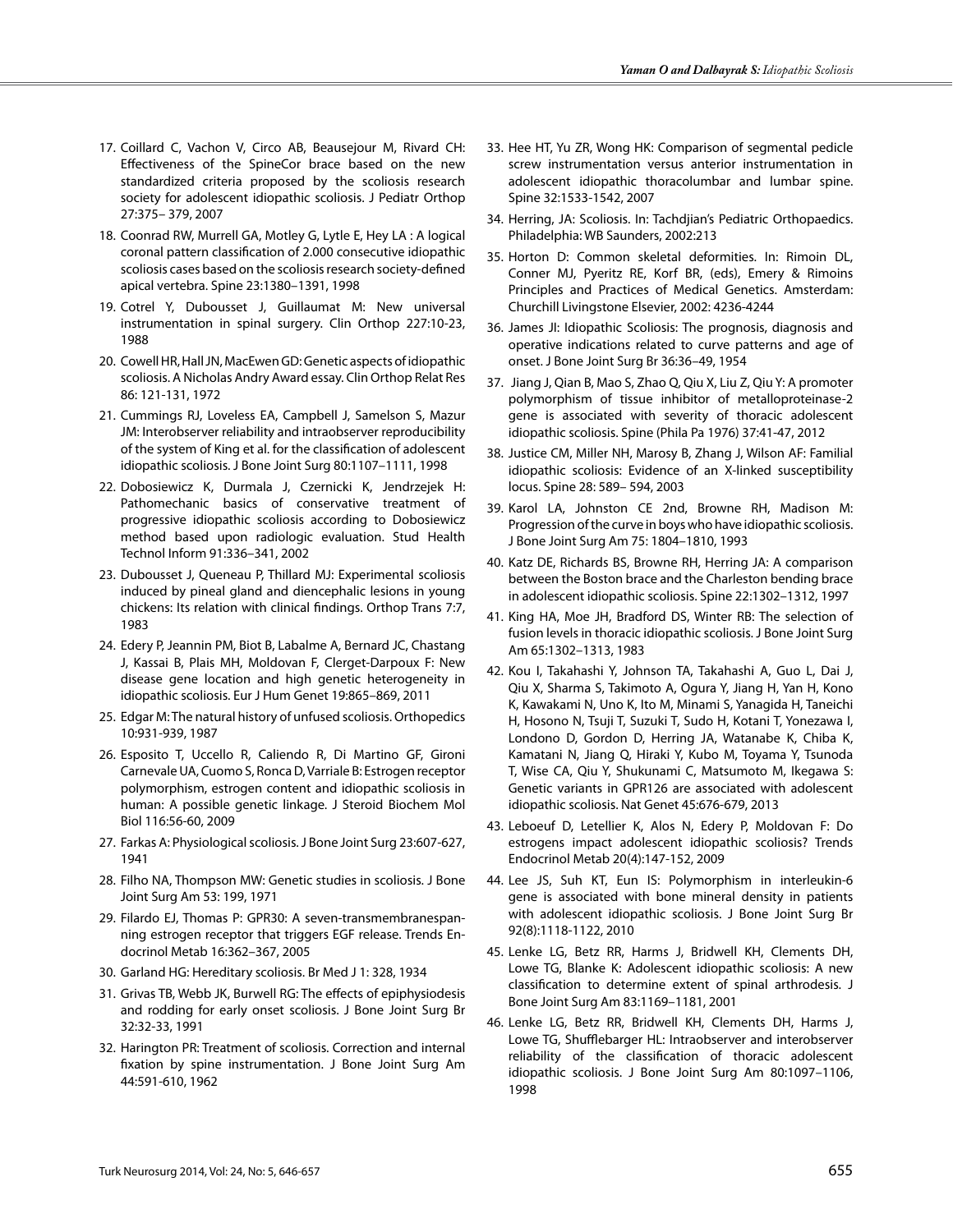- 47. Letellier K, Azeddine B, Parent S, Labelle H, Rompré PH, Moreau A, Moldovan F: Estrogen cross-talk with the melatonin signaling pathway in human osteoblasts derived from adolescent idiopathic scoliosis patients. J Pineal Res 45:383-393, 2008
- 48. Little DG, Sussman MD: The Risser sign: A critical analysis. J Pediatr Orthop 14: 569–575, 1994
- 49. Lonstein JE: Scoliosis: Surgical versus nonsurgical treatment. Clin Orthop Relat Res 443:248–259, 2006
- 50. Lonstein JE, Winter RB: The Milwaukee brace for the treatment of adolescent idiopathic scoliosis. A review of one thousand and twenty patients. J Bone Joint Surg Am 76:1207–1221, 1994
- 51. Machida M, Dubousset J, Imamura Y, Iwaya T, Yamada T, Kimura J, Toriyama S: Pathogenesis of idiopathic scoliosis: SEPs in chickens with experimentally induced scoliosis and in patients with idiopathic scoliosis. J Pediatr Orthop 14: 329–335, 1994
- 52. Machida M, Dubousset J, Imamura Y, Iwaya T, Yamada T, Kimura J: Role of melatonin deficiency in the development of scoliosis in pinealectomized chickens. J Bone Joint Surg 77:134–138, 1995
- 53. Maggiolini M, Picard D: The unfolding stories of GPR30, a new membrane-bound estrogen receptor. J Endocrinol 204: 105–114, 2010
- 54. Mamyama T, Kitagawal T, Takeshita K, Nakainura K: Side shift exercise for idiopathic scoliosis after skeletal maturity. Stud Health Technol Inform 91:361–364, 2002
- 55. Man GC, Wong JH, Wang WW, Sun GQ, Yeung BH, Ng TB, Lee SK, Ng BK, Qiu Y, Cheng JC: Abnormal melatonin receptor 1B expression in osteoblasts from girls with adolescent idiopathic scoliosis. J Pineal Res 50:395-402, 2011
- 56. Marks DS, Iqbal MJ, Thompson AG, Piggott H: Convex spinal epiphysiodesis in the management of progressive infantile idiopathic scoliosis. Spine 21:1884-1888, 1996
- 57. McIntire KL, Asher MA, Burton DC, Liu W: Treatment of adolescent idiopathic scoliosis with quantified trunk rotational strength training: A pilot study. J Spinal Disord Tech 21:349–358, 2008
- 58. Miller NH, Justice CM, Marosy B, Swindle K, Kim Y, Roy-Gagnon MH, Sung H, Behneman D, Doheny KF, Pugh E, Wilson AF: Intra-familial tests of association between familial idiopathic scoliosis and linked regions on 9q31.3-q34.3 and 16p12.3-q22.2. Hum Hered 74:36-44, 2012
- 59. Millner PA, Dicksen RA: Idiopathic scoliosis. Biomechanics and biology. Eur Spine J 5(6):362-373, 1996
- 60. Moe JH, Kharrat K, Winter RB, Cummine JL: Harington instrumentation without fusion plus external orthotic support for the treatment of difficult curvature problems in young children. Clin Orthop Relat Res 185:35-45, 1984
- 61. Montanaro L, Parisini P, Greggi T, Di Silvestre M, Camproccia D, Rizzi S, Arciola CR: Evidence of a linkagebetween matrilin-1 gene (MATN1) and idiopathic scoliosis. Scoliosis 1: 21, 2006
- 62. Mooney V, Brigham A: The role of measured resistance exercises in adolescent scoliosis. Orthopedics 26:167–171, 2003
- 63. Mórocz M, Czibula A, Grózer ZB, Szécsényi A, Almos PZ, Raskó I, Illés T: Association study of BMP4, IL6, Leptin, MMP3, and MTNR1B gene promoter polymorphisms and adolescent idiopathic scoliosis. Spine (Phila Pa 1976) 36:E123-130, 2011
- 64. Nachemson AL, Peterson LE: Effectiveness of treatment with a brace in girls who have adolescent idiopathic scoliosis. A prospective, controlled study based on data from the Brace Study of the Scoliosis Research Society. J Bone Joint Surg Am 77:815–822, 1995
- 65. Negrini S, Antonini G, Carabalona R, Minozzi S: Physical exercises as a treatment for adolescent idiopathic scoliosis. A systematic review. Pediatr Rehabil 6:227–235, 2003
- 66. Newton PO, Marks M, Faro F, Betz R, Clements D, Haher T, Lenke L, Lowe T, Merola A, Wenger D: Use of video-assisted thoracoscopic surgery to reduce perioperative morbidity in scoliosis surgery. Spine (Phila Pa 1976) 28:S249-254, 2003
- 67. Niemeyer T, Wolf A, Kluba S, Halm HF, Dietz K, Kluba T: Interobserver and intraobserver agreement of Lenke and King classifications for idiopathic scoliosis and the influence of level of professional training. Spine (Phila Pa 1976) 311:2103-2107; discussion 2108, 2006
- 68. Ocaka L, Zhao C, Reed JÁ, Ebenezer ND, Brice G, Morley T, Mehta M, O'Dowd J, Weber JL, Hardcastle AJ, Child AH: Assignment of two loci for autosomal dominant adolescent idiopathic scoliosis to chromosomes 9q31.2-q34.2 and 17q25.3-qtel. J Med Genet 45:87-92, 2008
- 69. Ogon M, Giesinger K, Behensky H, Wimmer C, Nogler M, Bach CM, Krismer M: Interobserver and intraobserver reliability of Lenke's new scoliosis classification system. Spine (Phila Pa 1976) 27:858–862, 2002
- 70. Otman S, Kose N, Yakut Y: The efficacy of Schroth s3-dimensional exercise therapy in the treatment of adolescent idiopathic scoliosis in Turkey. Saudi Med J 26:1429–1435, 2005
- 71. Park WK, Suh KT, Kim JI, Kim SJ, Lee JS: Decreased osteogenic differentiation of mesenchymal stem cells and reduced bone mineral density in patients with adolescent idiopathic scoliosis. Eur Spine J 18:1920–1926 , 2009
- 72. Peng Y, Liang G, Pei Y, Ye W, Liang A, Su P: Genomic polymorphisms of G-Protein Estrogen Receptor1 are associated with severity of adolescent idiopathic scoliosis. Int Orthop 36:671–677, 2012
- 73. Potter BK, Kuklo TR, Lenke LG: Radiographic outcomes of anterior spinal fusion versus posterior spinal fusion with thoracic pedicle screws for treatment of Lenke type I adolescent idiopathic scoliosis curves. Spine 30:1859-1866, 2005
- 74. Price CT, Scott DS, Reed FR Jr, Sproul JT, Riddick MF: Nighttime bracing for adolescent idiopathic scoliosis with the Charleston Bending Brace: Long-term follow-up. J Pediatr Orthop 17:703–707, 1997
- 75. Picault C, deMauroy JC, Mouilleseaux B, Diana G: Natural history of idiopathic scoliosis in girls and boys. Spine 11: 777–778, 1986
- 76. Picetti GD III, Pang D, Bueff HU: Thoracoscopic techniques for the treatment of scoliosis: Early results in procedure development. Neurosurgery 51:978-984, 2002